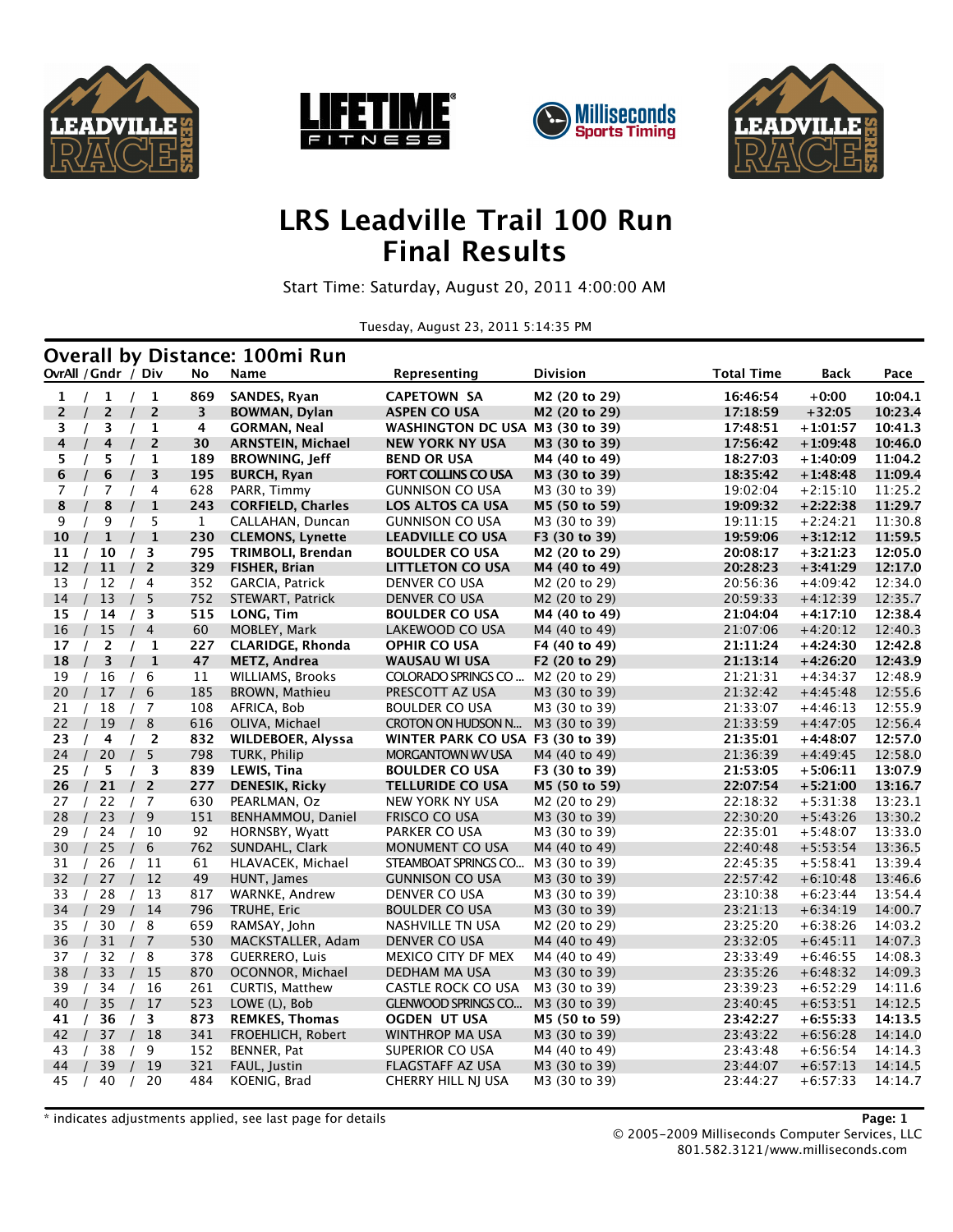#### **Overall by Distance: 100mi Run Continued**

|                   | OvrAll / Gndr / Div        |                            | No         | Name                                   | Representing                                              | <b>Division</b>                | <b>Total Time</b>    | <b>Back</b>              | Pace               |
|-------------------|----------------------------|----------------------------|------------|----------------------------------------|-----------------------------------------------------------|--------------------------------|----------------------|--------------------------|--------------------|
| 46                | /41 / 4                    |                            | 217        | CARSON (L), Chad                       | OGDEN UT USA                                              | M5 (50 to 59)                  | 23:46:46             | $+6:59:52$               | 14:16.1            |
| 47                | 42                         | 10<br>$\sqrt{ }$           | 150        | BELSHAW, Allen                         | STEAMBOAT SPRINGS CO                                      | M4 (40 to 49)                  | 23:46:55             | $+7:00:01$               | 14:16.2            |
| 48                | 6                          | 4                          | 79         | DEGRAVE, Leila                         | EVERGREEN CO USA                                          | F3 (30 to 39)                  | 23:47:33             | $+7:00:39$               | 14:16.5            |
| 49                | 43                         | 21                         | 118        | ANDERSON, Woody                        | HIGHLANDS RANCH CO                                        | M3 (30 to 39)                  | 23:48:27             | $+7:01:33$               | 14:17.1            |
| 50                | 44                         | 9                          | 531        | MADDY, Doug                            | <b>MONTROSE CO USA</b>                                    | M2 (20 to 29)                  | 23:48:49             | $+7:01:55$               | 14:17.3            |
| 51                | 45                         | 22                         | 293        | DUDA, John                             | <b>BOULDER CO USA</b>                                     | M3 (30 to 39)                  | 23:49:44             | $+7:02:50$               | 14:17.8            |
| 52                | 46                         | 11<br>$\sqrt{ }$           | 228        | CLARK, David                           | NORTHGLENN CO USA                                         | M4 (40 to 49)                  | 23:50:20             | $+7:03:26$               | 14:18.2            |
| 53                | 47<br>$\prime$             | 12                         | 33         | KLOPFENSTEIN, Scott                    | <b>CASCADE CO USA</b>                                     | M4 (40 to 49)                  | 23:52:45             | $+7:05:51$               | 14:19.7            |
| 54                | 48                         | 13                         | 357        | GAY, Lance                             | <b>BELTON TX USA</b>                                      | M4 (40 to 49)                  | 23:53:32             | $+7:06:38$               | 14:20.1            |
| 55                | 49                         | 23                         | 483        | KOCH, Kevin                            | <b>GRAND JUNCTION CO USA</b>                              | M3 (30 to 39)                  | 23:54:10             | $+7:07:16$               | 14:20.5            |
| 56<br>57          | 50<br>51                   | 24<br>14                   | 745<br>452 | ST. PIERRE, Adam                       | <b>BOULDER CO USA</b><br><b>OGDEN UT USA</b>              | M3 (30 to 39)<br>M4 (40 to 49) | 23:56:15<br>23:56:55 | $+7:09:21$<br>$+7:10:01$ | 14:21.8<br>14:22.2 |
| 58                | 52                         | 15                         | 446        | JOHNSON (L), Cory<br>JARVIS, Wade      | <b>CANMORE AB CAN</b>                                     | M4 (40 to 49)                  | 23:57:41             | $+7:10:47$               | 14:22.6            |
| 59                | 53                         | 16<br>$\prime$             | 773        | TAYLOR, Neal                           | MANITOU SPRINGS CO USA M4 (40 to 49)                      |                                | 23:58:44             | $+7:11:50$               | 14:23.2            |
| 60                | 54                         | 25                         | 81         | BRADFORD (L), Jeremy                   | DENVER CO USA                                             | M3 (30 to 39)                  | 24:03:06             | $+7:16:12$               | 14:25.9            |
| 61                | 55                         | 17                         | 291        | DOYLE, Paul                            | COLORADO SPRINGS CO                                       | M4 (40 to 49)                  | 24:07:42             | $+7:20:48$               | 14:28.6            |
| 62                | 56                         | 18                         | 593        | MURRAY (L), Todd                       | COLORADO SPRINGS CO                                       | M4 (40 to 49)                  | 24:08:19             | $+7:21:25$               | 14:29.0            |
| 63                | 57                         | 26                         | 250        | CRANDALL, Zach                         | <b>BOULDER CO USA</b>                                     | M3 (30 to 39)                  | 24:09:43             | $+7:22:49$               | 14:29.8            |
| 64                | 58                         | 27<br>$\sqrt{ }$           | 417        | HINTERBERG, Michael                    | DENVER CO USA                                             | M3 (30 to 39)                  | 24:11:03             | $+7:24:09$               | 14:30.6            |
| 65                | 59                         | 28                         | 560        | MCKEARIN, Tobin                        | MONUMENT CO USA                                           | M3 (30 to 39)                  | 24:12:32             | $+7:25:38$               | 14:31.5            |
| 66                | 60                         | 19                         | 184        | <b>BROCKMEIER, Scott</b>               | PLAINVILLE GA USA                                         | M4 (40 to 49)                  | 24:13:00             | $+7:26:06$               | 14:31.8            |
| 67                | 61                         | 29                         | 107        | ADAMS, Tim                             | CHORLEYWOOD HERTFO                                        | M3 (30 to 39)                  | 24:17:22             | $+7:30:28$               | 14:34.4            |
| 68                | 62                         | 10                         | 733        | SMITH, Chris                           | BRECKENRIDGE CO USA M2 (20 to 29)                         |                                | 24:19:20             | $+7:32:26$               | 14:35.6            |
| 69                | 63                         | 30                         | 656        | QUARANTO, Michael                      | CHICAGO IL USA                                            | M3 (30 to 39)                  | 24:19:32             | $+7:32:38$               | 14:35.7            |
| 70<br>$\sqrt{ }$  | 64                         | 31<br>$\sqrt{ }$           | 246        | COSTILOW, Brian                        | LEADVILLE CO USA                                          | M3 (30 to 39)                  | 24:22:23             | $+7:35:29$               | 14:37.4            |
| 71                | 7<br>$\prime$              | $\overline{2}$<br>$\prime$ | 26         | <b>JONES, Stephanie</b>                | <b>COLORADO SPRINGS C</b>                                 | F4 (40 to 49)                  | 24:27:29             | $+7:40:35$               | 14:40.5            |
| 72                | 65                         | 5                          | 18         | SCHOENLAUB, Paul                       | ST. JOSEPH MO USA                                         | M5 (50 to 59)                  | 24:27:32             | $+7:40:38$               | 14:40.5            |
| 73                | 66                         | 20                         | 287        | DONOSKY, Jay                           | <b>FLAGSTAFF AZ USA</b>                                   | M4 (40 to 49)                  | 24:31:24             | $+7:44:30$               | 14:42.8            |
| 74                | 67                         | 21<br>32                   | 37         | SANEL, Nathan                          | PEMBROKE NH USA                                           | M4 (40 to 49)                  | 24:34:14             | $+7:47:20$               | 14:44.5            |
| 75<br>76          | 68<br>$\sqrt{ }$           | 22<br>$\sqrt{ }$           | 510<br>445 | LIPPMAN, Jason                         | AUSTIN TX USA<br><b>BEAVERTON OR USA</b>                  | M3 (30 to 39)<br>M4 (40 to 49) | 24:35:40<br>24:36:55 | $+7:48:46$<br>$+7:50:01$ | 14:45.4<br>14:46.2 |
| 77                | 69<br>70<br>$\overline{1}$ | 23<br>$\prime$             | 709        | JANSSEN (L), Todd<br>SCOTTON (L), Matt | <b>NEWTON IA USA</b>                                      | M4 (40 to 49)                  | 24:37:59             | $+7:51:05$               | 14:46.8            |
| 78                | 71                         | 24                         | 638        | PHILIP, Ted                            | WAYLAND MA USA                                            | M4 (40 to 49)                  | 24:38:20             | $+7:51:26$               | 14:47.0            |
| 79                | 72                         | $\mathbf{1}$<br>$\prime$   | 235        | <b>COFER, Chuck</b>                    | <b>HOUSTON TX USA</b>                                     | M6 (60 to 69)                  | 24:38:47             | $+7:51:53$               | 14:47.3            |
| 80                | 8                          | 3                          | 754        | <b>STONESMITH, Cindy</b>               | LOUISVILLE CO USA                                         | F4 (40 to 49)                  | 24:39:23             | $+7:52:29$               | 14:47.6            |
| 81                | 73                         | 25                         | 100        | CHURGOVICH, Raymond                    | <b>BROOMFIELD CO USA</b>                                  | M4 (40 to 49)                  | 24:40:30             | $+7:53:36$               | 14:48.3            |
| 82                | 74<br>$\prime$             | 26<br>$\sqrt{ }$           | 241        | CONSTAN, John                          | <b>GRAND JUNCTION CO USA</b>                              | M4 (40 to 49)                  | 24:41:08             | $+7:54:14$               | 14:48.7            |
| 83                | 9                          | $\overline{4}$             | 763        | SUNDERMEIER (L), Ronda                 | <b>TIGARD OR USA</b>                                      | F4 (40 to 49)                  | 24:41:37             | $+7:54:43$               | 14:49.0            |
| 84                | 75                         | 33                         | 212        | CARDWELL, Roy                          | EAGLE CO USA                                              | M3 (30 to 39)                  | 24:44:21             | $+7:57:27$               | 14:50.6            |
| 85                | 76                         | 34                         | 186        | BROWN, David                           | <b>BOERNE TX USA</b>                                      | M3 (30 to 39)                  | 24:46:35             | $+7:59:41$               | 14:52.0            |
| 86                | 77                         | 35                         | 601        | NELSON, Jeremiah                       | COLORADO SPRINGS CO                                       | M3 (30 to 39)                  | 24:46:47             | $+7:59:53$               | 14:52.1            |
| 87                | 78                         | 36                         | 424        | HORNE*****, Ben                        | LA JOLLA CA USA                                           | M3 (30 to 39)                  | 24:47:10             | $+8:00:16$               | 14:52.3            |
| 88                | 79 /<br>$\sqrt{ }$         | 37                         | 718        | SHEFFIELD, Drew                        | NORTHAMPTON NORTH M3 (30 to 39)                           |                                | 24:47:18             | $+8:00:24$               | 14:52.4            |
| 89<br>$\sqrt{ }$  | 80/                        | 27                         | 634        | PENCE, Eric                            | <b>EAGLE CO USA</b>                                       | M4 (40 to 49)                  | 24:48:14             | $+8:01:20$               | 14:52.9            |
| 90                | 81                         | 38                         | 652        | PREST, Simon                           | LONDON UNITED KINGD                                       | M3 (30 to 39)                  | 24:49:11             | $+8:02:17$               | 14:53.5            |
| 91                | 82                         | 39                         | 178        | BRATKA, Aaron<br>CARNER, David         | XENIA OH USA                                              | M3 (30 to 39)                  | 24:53:58             | $+8:07:04$               | 14:56.4            |
| 92<br>93          | 83<br>84                   | 28<br>6                    | 214<br>596 | MYERS, Jeff                            | LOUISVILLE CO USA<br>MANITOU SPRINGS CO USA M5 (50 to 59) | M4 (40 to 49)                  | 24:54:55<br>25:04:33 | $+8:08:01$<br>$+8:17:39$ | 14:57.0<br>15:02.7 |
| 94                | 85                         | 40<br>$\sqrt{ }$           | 666        | CHLOUBER, Cole                         | MINNETONKA MN USA                                         | M3 (30 to 39)                  | 25:08:06             | $+8:21:12$               | 15:04.9            |
| 95<br>$\sqrt{ }$  | 86                         | 29<br>$\prime$             | 400        | HATTAN, Gregory J                      | LINCOLN NE USA                                            | M4 (40 to 49)                  | 25:21:24             | $+8:34:30$               | 15:12.8            |
| 96                | 87                         | 30                         | 201        | <b>BUTLER, Todd</b>                    | <b>CASTLE ROCK CO USA</b>                                 | M4 (40 to 49)                  | 25:26:23             | $+8:39:29$               | 15:15.8            |
| 97                | 88                         | 41                         | 592        | MURRAY, Brian                          | ALBUQUERQUE NM USA M3 (30 to 39)                          |                                | 25:32:17             | $+8:45:23$               | 15:19.4            |
| 98                | 89                         | 42                         | 322        | FEGYVERESI, John                       | STATE COLLEGE PA USA                                      | M3 (30 to 39)                  | 25:36:21             | $+8:49:27$               | 15:21.8            |
| 99                | 90                         | 43                         | 194        | <b>BUNDROCK, Danny</b>                 | FORT COLLINS CO USA M3 (30 to 39)                         |                                | 25:40:32             | $+8:53:38$               | 15:24.3            |
| 100 /             | 91                         | 31                         | 218        | CARUSO (L), Scott                      | LAKEWOOD CO USA                                           | M4 (40 to 49)                  | 25:43:52             | $+8:56:58$               | 15:26.3            |
| 101 /             | 92                         | 44<br>$\sqrt{ }$           | 368        | GOODMAN, James                         | <b>BLOOMINGTON IN USA</b>                                 | M3 (30 to 39)                  | 25:44:46             | $+8:57:52$               | 15:26.9            |
| 102 /             | 10                         | $\overline{2}$             | 454        | JONES, Caitlin                         | <b>PARKER CO USA</b>                                      | F2 (20 to 29)                  | 25:50:04             | $+9:03:10$               | 15:30.0            |
| 103 /             | 93                         | 45                         | 109        | AGNEW, Kelly                           | NAPLES FL USA                                             | M3 (30 to 39)                  | 25:55:14             | $+9:08:20$               | 15:33.1            |
| 104 /             | 94                         | 46                         | 401        | HAUBERT, Donnnie                       | LAKEWOOD CO USA                                           | M3 (30 to 39)                  | 25:57:36             | $+9:10:42$               | 15:34.6            |
| 105 /             | 95                         | 11                         | 853        | XU, Weihao                             | NEW YORK NY USA                                           | M2 (20 to 29)                  | 26:00:45             | $+9:13:51$               | 15:36.5            |
| 106 /             | 96                         | 32                         | 575        | MILLER, Michael                        | SCOTTSDALE AZ USA                                         | M4 (40 to 49)                  | 26:07:06             | $+9:20:12$               | 15:40.3            |
| 107 / 97<br>108 / |                            | 33<br>$\sqrt{ }$<br>12     | 507<br>481 | LEWELLEN, Robert                       | ALPHARETTA GA USA                                         | M4 (40 to 49)                  | 26:13:57             | $+9:27:03$               | 15:44.4<br>15:46.2 |
|                   | 98                         |                            |            | KLEIN, Mark                            | LOS ANGELES CA USA                                        | M2 (20 to 29)                  | 26:16:55             | $+9:30:01$               |                    |

\* indicates adjustments applied, see last page for details **Page: 2**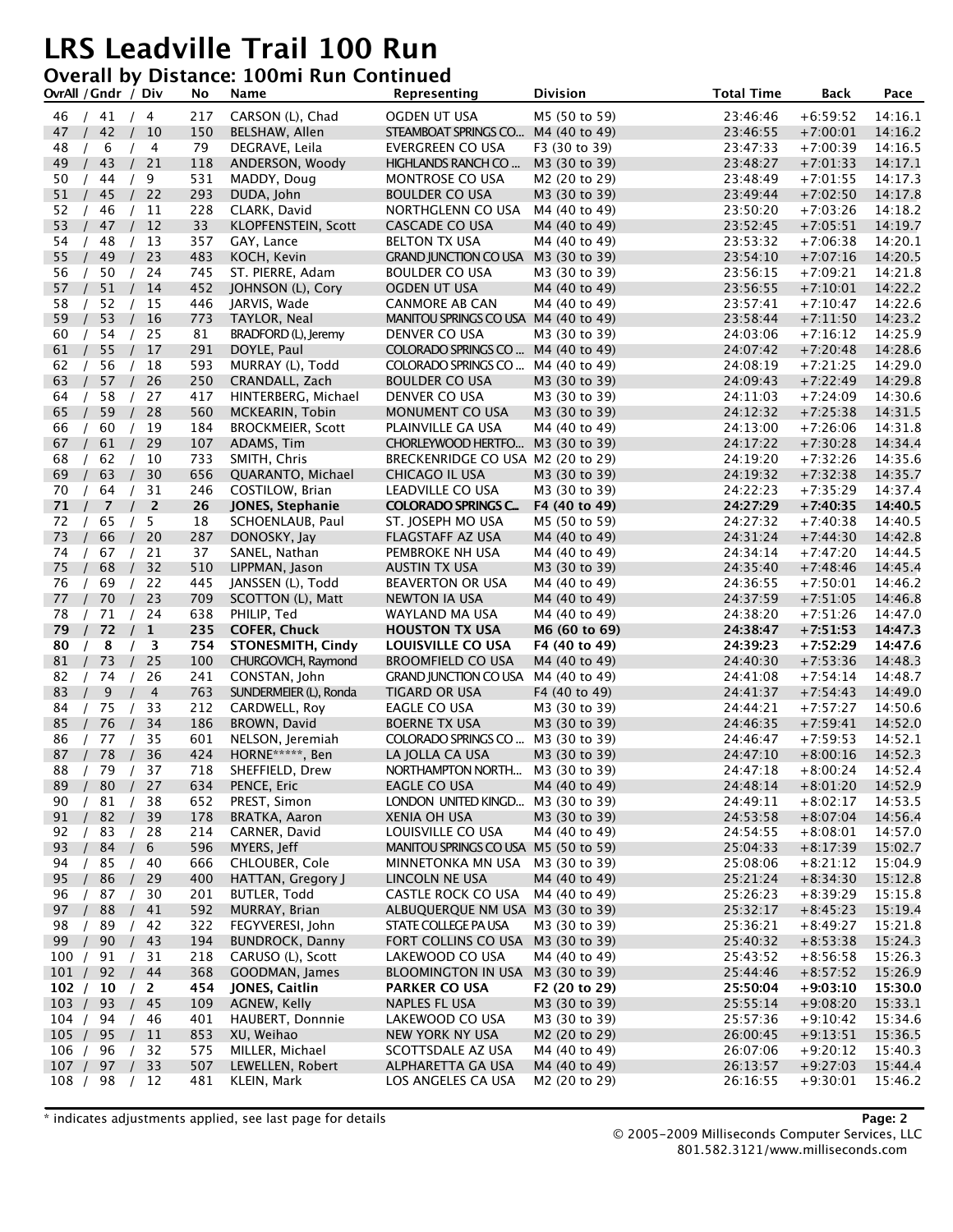### **Overall by Distance: 100mi Run Continued**

| OvrAll / Gndr / Div              |               | No         | Name                                      | Representing                                                | <b>Division</b>                | <b>Total Time</b>    | <b>Back</b>                                | Pace               |
|----------------------------------|---------------|------------|-------------------------------------------|-------------------------------------------------------------|--------------------------------|----------------------|--------------------------------------------|--------------------|
| 109 / 99 / 47                    |               | 607        | NEWTON, Doug                              | LAKEWOOD CO USA                                             | M3 (30 to 39)                  | 26:18:51             | $+9:31:57$                                 | 15:47.3            |
| 110 / 100 / 34                   |               | 830        | WHITEHEAD, Adam                           | DENVER CO USA                                               | M4 (40 to 49)                  | 26:19:08             | $+9:32:14$                                 | 15:47.5            |
| 111 / 101 / 35                   |               | 262        | DAILEY, Bruce                             | LIGHTHOUSE POINT FL USA M4 (40 to 49)                       |                                | 26:26:26             | $+9:39:32$                                 | 15:51.9            |
| 112 / 102 / 48                   |               | 726        | SMITH, Zane                               | COLUMBIA TN USA                                             | M3 (30 to 39)                  | 26:27:10             | $+9:40:16$                                 | 15:52.3            |
| 113 / 103 / 49                   |               | 642        | PICON, Chris                              | <b>GREELEY CO USA</b>                                       | M3 (30 to 39)                  | 26:27:14             | $+9:40:20$                                 | 15:52.3            |
| 114 / 104 / 13                   |               | 306        | ELSON, James                              | LONDON LONDON UNIT                                          | M2 (20 to 29)                  | 26:29:30             | $+9:42:36$                                 | 15:53.7            |
| 115 / 11 / 5                     |               | 503        | LAVIN, Helen                              | MINNEAPOLIS MN USA                                          | F3 (30 to 39)                  | 26:30:36             | $+9:43:42$                                 | 15:54.4            |
| 116 / 105 / 36                   |               | 708        | SCOTT, Todd                               | ROYAL OAK MI USA                                            | M4 (40 to 49)                  | 26:32:40             | $+9:45:46$                                 | 15:55.6            |
| 117 / 106 / 37                   |               | 520        | LOWE, Gregory                             | MANSFIELD MA USA                                            | M4 (40 to 49)                  | 26:33:05             | $+9:46:11$                                 | 15:55.9            |
| 118 / 107 / 7                    |               | 46         | CROCK, Bret                               | PARKER CO USA                                               | M5 (50 to 59)                  | 26:39:31             | $+9:52:37$                                 | 15:59.7            |
| 119 / 108 / 8                    |               | 727        | SMITH, Paul                               | COLORADO SPRINGS CO                                         | M5 (50 to 59)                  | 26:40:24             | $+9:53:30$                                 | 16:00.2            |
| 120 / 109 / 50                   |               | 739        | SOOTER, Randy                             | TUCSON AZ USA                                               | M3 (30 to 39)                  | 26:40:33             | $+9:53:39$                                 | 16:00.3            |
| 121 / 110 / 38                   |               | 370        | GORMAN, Paul                              | REDWOOD CITY CA USA                                         | M4 (40 to 49)                  | 26:40:50             | $+9:53:56$                                 | 16:00.5            |
| 122 / 12 / 6<br>123 / 111 / 51   |               | 209<br>780 | CAPEL, Jenny                              | <b>RENO NV USA</b><br>LONG ISLAND CITY NY USA M3 (30 to 39) | F3 (30 to 39)                  | 26:43:10<br>26:46:03 | $+9:56:16$<br>$+9:59:09$                   | 16:01.9<br>16:03.6 |
| 124 / 112 / 9                    |               | 202        | THOMPSON, Morgan<br><b>BYBEE, Charles</b> | DENVER CO USA                                               | M5 (50 to 59)                  | 26:49:03             | $+10:02:09$                                | 16:05.4            |
| 125 / 113 / 10                   |               | 673        | ROBERTS, Frederic                         | TUCSON AZ USA                                               | M5 (50 to 59)                  | 26:51:43             | $+10:04:49$                                | 16:07.0            |
| 126 / 114 / 11                   |               | 850        | WRIGHT, Jeff                              | <b>BURIEN WA USA</b>                                        | M5 (50 to 59)                  | 26:52:36             | $+10:05:42$ 16:07.6                        |                    |
| 127 / 13 / 7                     |               | 608        | NIELSEN, Pam                              | MINNETONKA MN USA                                           | F3 (30 to 39)                  | 26:52:55             | $+10:06:01$                                | 16:07.8            |
| 128 / 115 / 39                   |               | 573        | MILLER, Gregory                           | WADSWORTH OH USA                                            | M4 (40 to 49)                  | 26:57:35             | $+10:10:41$ 16:10.6                        |                    |
| 129 / 116 / 52                   |               | 521        | LOWE, Matt                                | ARLINGTON VA USA                                            | M3 (30 to 39)                  | 27:00:44             | $+10:13:50$                                | 16:12.4            |
| 130 / 117 / 40                   |               | 225        | CHURCHILL, R. Sean                        | <b>MEQUON WI USA</b>                                        | M4 (40 to 49)                  | 27:04:10             | $+10:17:16$ 16:14.5                        |                    |
| 131 / 118 / 53                   |               | 803        | VAUGHN, Josh                              | <b>GOLDEN CO USA</b>                                        | M3 (30 to 39)                  | 27:04:45             | $+10:17:51$ 16:14.9                        |                    |
| 132 / 119 / 12                   |               | 72         | WELSH, Jeffrey                            | <b>GREENVILLE NC USA</b>                                    | M5 (50 to 59)                  | 27:05:25             | $+10:18:31$ 16:15.3                        |                    |
| 133 / 120 / 41                   |               | 729        | SMITH, Alan                               | ESTES PARK CO USA                                           | M4 (40 to 49)                  | 27:06:58             | $+10:20:04$ 16:16.2                        |                    |
| 134 / 121 / 14                   |               | 734        | SMUIN, Bookis                             | <b>SEATTLE WA USA</b>                                       | M2 (20 to 29)                  | 27:10:53             | $+10:23:59$ 16:18.5                        |                    |
| 135 / 122 / 13                   |               | 837        | WILLIAMS, Ray                             | DARTMOUTH NS CAN                                            | M5 (50 to 59)                  | 27:13:24             | $+10:26:30$                                | 16:20.0            |
| 136 / 14 / 8                     |               | 208        | CANOWITZ, Liza                            | NEW ALBANY OH USA                                           | F3 (30 to 39)                  | 27:15:53             | $+10:28:59$ 16:21.5                        |                    |
| 137 / 123 / 42                   |               | 508        | LINCKE, Paul                              | CHILLICOTHE OH USA                                          | M4 (40 to 49)                  | 27:15:54             | $+10:29:00$ 16:21.5                        |                    |
| 138 / 124 / 54                   |               | 249        | COX, Jesse                                | PORTLAND OR USA                                             | M3 (30 to 39)                  | 27:18:03             | $+10:31:09$ 16:22.8                        |                    |
| 139 / 125 / 55                   |               | 301        | EDMONDSON, Marshall                       | KNOXVILLE TN USA                                            | M3 (30 to 39)                  | 27:18:16             | $+10:31:22$ 16:23.0                        |                    |
| 140 / 126 / 56                   |               | 323        | FERGUSON, Ben                             | <b>CONCORD OH USA</b>                                       | M3 (30 to 39)                  | 27:21:43             | $+10:34:49$ 16:25.0                        |                    |
| 141 / 127 / 43                   |               | 154        | BENNETT (L), Jeff                         | COPPEL TX USA                                               | M4 (40 to 49)                  | 27:24:43             | $+10:37:49$                                | 16:26.8            |
| 142 / 128 / 57                   |               | 574        | MILLER, Jeff                              | PARKER CO USA                                               | M3 (30 to 39)                  | 27:25:12             | $+10:38:18$ 16:27.1                        |                    |
| 143 / 129 / 14                   |               | 433<br>57  | HUMPHREY, Dale                            | ELY MN USA<br>ALBUQUERQUE NM USA M4 (40 to 49)              | M5 (50 to 59)                  | 27:25:30<br>27:25:45 | $+10:38:36$ 16:27.3<br>$+10:38:51$ 16:27.5 |                    |
| 144 / 130 / 44<br>145 / 131 / 15 |               | 95         | GORDON, Ken<br>SCOTT, Pat                 | LOS RANCHOS DE ALBU                                         | M5 (50 to 59)                  | 27:25:46             | $+10:38:52$ 16:27.5                        |                    |
| 146 / 132 / 58                   |               | 535        | MANTHEY, David                            | DENVER CO USA                                               | M3 (30 to 39)                  | 27:26:43             | $+10:39:49$ 16:28.0                        |                    |
| 147 / 133 / 45                   |               | 637        | PETERSEN, Harald                          | LIMA LIMA PER                                               | M4 (40 to 49)                  | 27:26:51             | $+10:39:57$ 16:28.1                        |                    |
| 148 / 134 / 59                   |               | 647        | POLLIHAN, Steve                           | SAINT LOUIS MO USA                                          | M3 (30 to 39)                  | 27:28:05             | $+10:41:11$ 16:28.9                        |                    |
| 149 / 135 / 46                   |               | 685        | ROZMARIN, Christopher                     | COLORADO SPRINGS CO                                         | M4 (40 to 49)                  | 27:28:16             | $+10:41:22$ 16:29.0                        |                    |
| 150 / 136 / 60                   |               | 526        | LYNE, Timothy                             | SANTA MONICA CA USA                                         | M3 (30 to 39)                  | 27:28:54             | $+10:42:00$ 16:29.3                        |                    |
| 151 / 15 / 1                     |               | 470        | <b>KEMPF, Brooke</b>                      | POCATELLO ID USA                                            | F5 (50 to 59)                  | 27:29:20             | $+10:42:26$ 16:29.6                        |                    |
| 152 / 16 / 9                     |               | 408        | HEMPFLING, Lesley                         | <b>AUSTIN TX USA</b>                                        | F3 (30 to 39)                  | 27:29:25             | $+10:42:31$ 16:29.7                        |                    |
| 153 / 137 / 47                   |               | 99         | FRIES (L), Ken                            | <b>AUSTIN TX USA</b>                                        | M4 (40 to 49)                  | 27:29:27             | $+10:42:33$ 16:29.7                        |                    |
| 154 / 17 / 10                    |               | 437        | HUSS, Sheila                              | PALMER LAKE CO USA                                          | F3 (30 to 39)                  | 27:29:32             | $+10:42:38$ 16:29.7                        |                    |
| 155 / 138 / 61                   |               | 818        | URBINE, Tim                               | SAVAGE MN USA                                               | M3 (30 to 39)                  | 27:32:16             | $+10:45:22$ 16:31.4                        |                    |
| 156 / 139 / 16                   |               | 374        | GREER, John                               | <b>GOODYEAR AZ USA</b>                                      | M5 (50 to 59)                  | 27:33:02             | $+10:46:08$ 16:31.8                        |                    |
| 157 / 18                         | $\frac{1}{2}$ | 144        | <b>BAUER, Liz</b>                         | PLAINVILLE GA USA                                           | F5 (50 to 59)                  | 27:33:22             | $+10:46:28$ 16:32.0                        |                    |
| 158 / 19 / 11                    |               | 116        | ANDERSEN, Jill                            | <b>RENO NV USA</b>                                          | F3 (30 to 39)                  | 27:33:23             | $+10:46:29$ 16:32.0                        |                    |
| 159 / 140 / 17                   |               | 140        | BARTZEN, Gene                             | LEADVILLE CO USA                                            | M5 (50 to 59)                  | 27:33:56             | $+10:47:02$ 16:32.4                        |                    |
| 160 / 141 / 2                    |               | 145        | <b>BAUER, Tom</b><br>NASSIF, Jon          | <b>MORELAND HILLS OH U</b>                                  | M6 (60 to 69)                  | 27:34:57             | $+10:48:03$ 16:33.0                        |                    |
| 161 / 142 / 48<br>162 / 143 / 62 |               | 598<br>632 | PECK, John                                | DENVER CO USA<br><b>AUSTIN TX USA</b>                       | M4 (40 to 49)<br>M3 (30 to 39) | 27:36:46<br>27:40:45 | $+10:49:52$ 16:34.1<br>$+10:53:51$ 16:36.5 |                    |
| 163 / 144 / 49                   |               | 540        | MARTIN, Jp                                | FORT COLLINS CO USA                                         | M4 (40 to 49)                  | 27:40:53             | $+10:53:59$ 16:36.5                        |                    |
| 164 / 145 / 63                   |               | 67         | BECHTEL, Adam                             | <b>GLADE PARK CO USA</b>                                    | M3 (30 to 39)                  | 27:41:18             | $+10:54:24$ 16:36.8                        |                    |
| 165 / 146 / 15                   |               | 623        | OWNBEY, Garrett                           | GRAND JUNCTION CO USA M2 (20 to 29)                         |                                | 27:41:40             | $+10:54:46$ 16:37.0                        |                    |
| 166 / 147 / 50                   |               | 516        | LOUGHNEY, Scott                           | HAPPY VALLEY OR USA                                         | M4 (40 to 49)                  | 27:41:53             | $+10:54:59$ 16:37.1                        |                    |
| 167 / 148 / 18                   |               | 260        | CURRY, Garry                              | <b>HERMOSA BEACH CA USA</b>                                 | M5 (50 to 59)                  | 27:42:38             | $+10:55:44$ 16:37.6                        |                    |
| 168 / 149 / 51                   |               | 123        | APT, Kirk                                 | FRUITA CO USA                                               | M4 (40 to 49)                  | 27:42:40             | $+10:55:46$ 16:37.6                        |                    |
| 169 / 150 / 16                   |               | 286        | DOELLMAN, Matthew                         | QUINCY IL USA                                               | M2 (20 to 29)                  | 27:43:57             | $+10:57:03$ 16:38.4                        |                    |
| 170 / 151 / 52                   |               | 785        | THURMAN, Wes                              | COLORADO SPRINGS CO                                         | M4 (40 to 49)                  | 27:44:20             | $+10:57:26$ 16:38.6                        |                    |
| 171 / 152 / 53                   |               | 439        | HYSON, Chad                               | VANCOUVER BC CAN                                            | M4 (40 to 49)                  | 27:48:48             | $+11:01:54$ 16:41.3                        |                    |
|                                  |               |            |                                           |                                                             |                                |                      |                                            |                    |

\* indicates adjustments applied, see last page for details **Page: 3**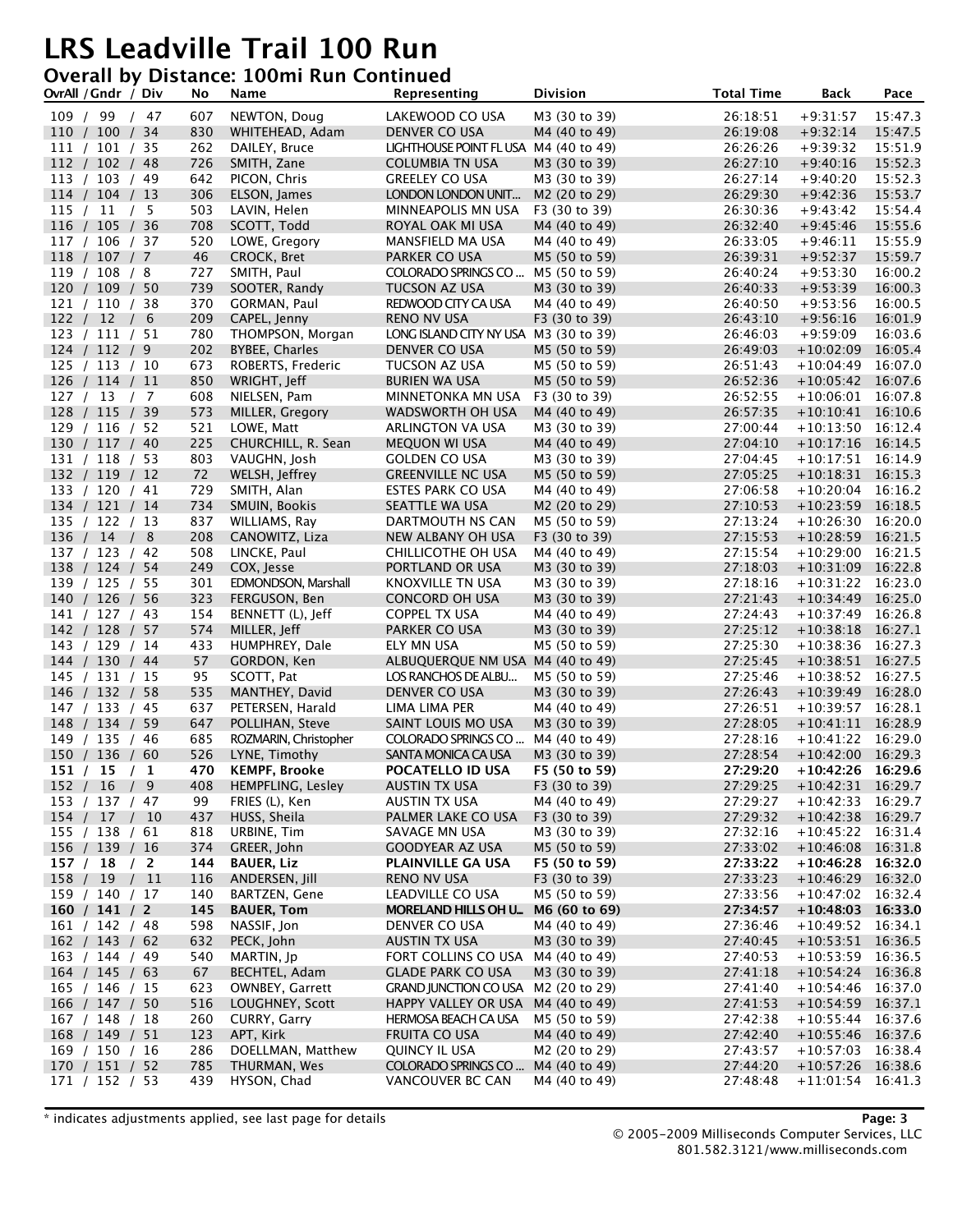#### **Overall by Distance: 100mi Run Continued**

| OvrAll / Gndr / Div              | No         | Name                                 | Representing                              | <b>Division</b>                | <b>Total Time</b>    | <b>Back</b>                                | Pace    |
|----------------------------------|------------|--------------------------------------|-------------------------------------------|--------------------------------|----------------------|--------------------------------------------|---------|
| 172 / 153 / 54                   | 281        | DICROCE, Chris                       | DENVER CO USA                             | M4 (40 to 49)                  | 27:49:06             | $+11:02:12$                                | 16:41.5 |
| 173 / 154 / 17                   | 183        | <b>BRIER, Travis</b>                 | TUCSON AZ USA                             | M2 (20 to 29)                  | 27:49:14             | $+11:02:20$ 16:41.5                        |         |
| 174 / 20 / 3                     | 564        | <b>MCQUEENEY PENAM</b>               | <b>DENVER CO USA</b>                      | F2 (20 to 29)                  | 27:50:50             | $+11:03:56$ 16:42.5                        |         |
| 175 / 21 / 5                     | 434        | HUNTER, Tammy                        | AMHERST WI USA                            | F4 (40 to 49)                  | 27:51:05             | $+11:04:11$                                | 16:42.7 |
| 176 / 155 / 55                   | 851        | WRINKLE, Allen                       | THE WOODLANDS TX USA                      | M4 (40 to 49)                  | 27:52:46             | $+11:05:52$ 16:43.7                        |         |
| 177 / 22 / 6                     | 390        | HANNULA, Rebekka                     | MANITOU SPRINGS CO USA F4 (40 to 49)      |                                | 27:53:22             | $+11:06:28$ 16:44.0                        |         |
| 178 / 156 / 64                   | 715        | SHANKS, Daimeon                      | <b>BOULDER CO USA</b>                     | M3 (30 to 39)                  | 27:57:00             | $+11:10:06$ 16:46.2                        |         |
| 179 / 157 / 65                   | 778        | THIESSEN, Patrick                    | ARVADA CO USA                             | M3 (30 to 39)                  | 27:58:52             | $+11:11:58$ 16:47.3                        |         |
| 180 / 158 / 56                   | 848        | WOOTEN, Andy                         | COLORADO SPRINGS CO                       | M4 (40 to 49)                  | 27:59:11             | $+11:12:17$ 16:47.5                        |         |
| 181 / 159 / 19                   | 640        | PHILLIPS, John                       | <b>GERMANTOWN TN USA</b>                  | M5 (50 to 59)                  | 28:01:20             | $+11:14:26$                                | 16:48.8 |
| 182 / 160 / 66                   | 196        | <b>BURGESS, Mark</b>                 | LEADVILLE CO USA                          | M3 (30 to 39)                  | 28:01:21             | $+11:14:27$ 16:48.8                        |         |
| 183 / 161 / 18                   | 566        | MEDICA II, Nicholas                  | <b>LAWRENCEVILLE GA USA</b>               | M2 (20 to 29)                  | 28:02:18             | $+11:15:24$ 16:49.4                        |         |
| 184 / 162 / 19                   | 159        | BISHOP, Brad                         | KANSAS CITY MO USA                        | M2 (20 to 29)                  | 28:02:42             | $+11:15:48$ 16:49.6                        |         |
| 185 / 163 / 20                   | 602<br>819 | NELSON, Jamen                        | SALT LAKE CITY UT USA                     | M2 (20 to 29)<br>M5 (50 to 59) | 28:02:58<br>28:06:01 | $+11:16:04$ 16:49.8<br>$+11:19:07$ 16:51.6 |         |
| 186 / 164 / 20<br>187 / 165 / 67 | 143        | WATTS, Matthew<br>BATTILLA, Mitchell | <b>BROOMFIELD CO USA</b><br>DENVER CO USA | M3 (30 to 39)                  | 28:07:06             | $+11:20:12$                                | 16:52.3 |
| 188 / 166 / 68                   | 338        | FRIEDMAN, Jason                      | RANDOLPH NJ USA                           | M3 (30 to 39)                  | 28:08:02             | $+11:21:08$ 16:52.8                        |         |
| 189 / 167 / 21                   | 377        | <b>GRUTERS, Kurtis</b>               | DURHAM NC USA                             | M2 (20 to 29)                  | 28:09:11             | $+11:22:17$ 16:53.5                        |         |
| 190 / 168 / 69                   | 624        | PACE, Rex                            | NORMAN OK USA                             | M3 (30 to 39)                  | 28:12:04             | $+11:25:10$ 16:55.2                        |         |
| 191 / 169 / 21                   | 328        | FINKBEINER, Bill                     | AUBURN CA USA                             | M5 (50 to 59)                  | 28:13:07             | $+11:26:13$ 16:55.9                        |         |
| 192 / 170 / 70                   | 681        | ROSE, Steven                         | DEARBORN HEIGHTS MI                       | M3 (30 to 39)                  | 28:13:46             | $+11:26:52$ 16:56.3                        |         |
| 193 / 171 / 22                   | 723        | SKAGGS, Jim                          | MARRIOTT SLATERVILLE                      | M5 (50 to 59)                  | 28:20:22             | $+11:33:28$                                | 17:00.2 |
| 194 / 172 / 22                   | 855        | YIN, Xi                              | <b>CAMBRIDGE MA USA</b>                   | M2 (20 to 29)                  | 28:20:47             | $+11:33:53$ 17:00.5                        |         |
| 195 / 173 / 71                   | 857        | YOUNG, Dan                           | COLORADO SPRINGS CO                       | M3 (30 to 39)                  | 28:21:15             | $+11:34:21$ 17:00.8                        |         |
| 196 / 174 / 23                   | 667        | REZNIK, Eduard                       | <b>BROOKLYN NY USA</b>                    | M2 (20 to 29)                  | 28:22:30             | $+11:35:36$ 17:01.5                        |         |
| 197 / 175 / 57                   | 355        | <b>GARTSIDE, Stephen</b>             | <b>EVERGREEN CO USA</b>                   | M4 (40 to 49)                  | 28:22:43             | $+11:35:49$ 17:01.6                        |         |
| 198 / 176 / 58                   | 173        | BOYACK, Chris                        | LITTLETON CO USA                          | M4 (40 to 49)                  | 28:23:16             | $+11:36:22$ 17:02.0                        |         |
| 199 / 177 / 59                   | 91         | LONGCOPE, David                      | <b>AURORA CO USA</b>                      | M4 (40 to 49)                  | 28:23:43             | $+11:36:49$ 17:02.2                        |         |
| 200 / 178 / 23                   | 747        | STACY, John                          | <b>FAIRFAX STATION VA USA</b>             | M5 (50 to 59)                  | 28:23:55             | $+11:37:01$ 17:02.4                        |         |
| 201 / 23 / 3                     | 264        | DANAHY, Stephanie                    | <b>FAIRFAX STATION VA U</b>               | F5 (50 to 59)                  | 28:23:59             | $+11:37:05$ 17:02.4                        |         |
| 202 / 179 / 60                   | 273        | DEDONCKER, John                      | BETTENDORF IA USA                         | M4 (40 to 49)                  | 28:25:38             | $+11:38:44$ 17:03.4                        |         |
| 203 / 180 / 61                   | 438        | HUSTED, Dave                         | DANVILLE CA USA                           | M4 (40 to 49)                  | 28:26:57             | $+11:40:03$ 17:04.2                        |         |
| 204 / 181 / 62                   | 651        | POWELL, Scott                        | CHAPPAQUA NY USA                          | M4 (40 to 49)                  | 28:27:50             | $+11:40:56$ 17:04.7                        |         |
| 205 / 182 / 63                   | 391        | HANSEN, Jens                         | <b>BELLEVUE WA USA</b>                    | M4 (40 to 49)                  | 28:27:51             | $+11:40:57$ 17:04.7                        |         |
| 206 / 183 / 72                   | 460<br>122 | KAMINSKI, James                      | COLORADO SPRINGS CO                       | M3 (30 to 39)                  | 28:30:17<br>28:31:56 | $+11:43:23$ 17:06.2<br>$+11:45:02$ 17:07.2 |         |
| 207 / 184 / 73<br>208 / 185 / 64 | 488        | APPERT, John<br>KROEGER, Rocky       | BARTLESVILLE OK USA<br>SAINT LOUIS MO USA | M3 (30 to 39)<br>M4 (40 to 49) | 28:32:05             | $+11:45:11$ 17:07.3                        |         |
| 209 / 24 / 12                    | 275        | DELBECQ, Carrie                      | <b>AUSTIN TX USA</b>                      | F3 (30 to 39)                  | 28:32:34             | $+11:45:40$ 17:07.5                        |         |
| 210 / 186 / 65                   | 835        | WILLIAMS, John                       | STEAMBOAT SPRINGS CO                      | M4 (40 to 49)                  | 28:33:16             | $+11:46:22$ 17:08.0                        |         |
| 211 / 187 / 66                   | 325        | FIELD, Ben                           | LOS GATOS CA USA                          | M4 (40 to 49)                  | 28:33:25             | $+11:46:31$                                | 17:08.1 |
| 212 / 25 / 7                     | 655        | PYLE, Laura                          | DENVER CO USA                             | F4 (40 to 49)                  | 28:34:42             | $+11:47:48$ 17:08.8                        |         |
| 213 / 188 / 24                   | 131        | BAKER (L), Jay                       | <b>GREENVILLE SC USA</b>                  | M5 (50 to 59)                  | 28:35:02             | $+11:48:08$ 17:09.0                        |         |
| 214 / 189 / 74                   | 106        | ADAMI (L), Deanna                    | LITTLETON CO USA                          | M3 (30 to 39)                  | 28:35:05             | $+11:48:11$ 17:09.1                        |         |
| 215 / 190 / 67                   | 539        | MARTIN, Theodore                     | <b>FENTON MI USA</b>                      | M4 (40 to 49)                  | 28:35:08             | $+11:48:14$ 17:09.1                        |         |
| 216 / 26 / 8                     | 464        | KAZUKAWA, Junko                      | DENVER CO USA                             | F4 (40 to 49)                  | 28:35:14             | $+11:48:20$ 17:09.1                        |         |
| 217 / 191 / 25                   | 862        | ZEIF, Jonathan                       | FORT COLLINS CO USA                       | M5 (50 to 59)                  | 28:36:21             | $+11:49:27$ 17:09.8                        |         |
| 218 / 192 / 75                   | 698        | SCHLOSS, Henry                       | DENVER CO USA                             | M3 (30 to 39)                  | 28:36:35             | $+11:49:41$ 17:10.0                        |         |
| 219 / 27 / 13                    | 701        | SCHNEIDER, Amy                       | DENVER CO USA                             | F3 (30 to 39)                  | 28:38:44             | $+11:51:50$ 17:11.2                        |         |
| 220 / 28 / 9                     | 290        | DOUGLAS, Karen                       | BENNINGTON NE USA                         | F4 (40 to 49)                  | 28:39:11             | $+11:52:17$ 17:11.5                        |         |
| 221 / 193 / 76                   | 609        | NIELSEN, Bard                        | DENVER CO USA                             | M3 (30 to 39)                  | 28:39:15             | $+11:52:21$ 17:11.6                        |         |
| 222 / 194 / 68                   | 416        | HILMER, Mike                         | EAGLE CO USA                              | M4 (40 to 49)                  | 28:39:19             | $+11:52:25$ 17:11.6                        |         |
| 223 / 29 / 14                    | 561        | MCLAUGHLIN, Christy                  | EVERGREEN CO USA                          | F3 (30 to 39)                  | 28:39:27             | $+11:52:33$ 17:11.7                        |         |
| 224 / 195 / 69                   | 432        | HUGHES, lain                         | <b>CINCINNATI OH USA</b>                  | M4 (40 to 49)                  | 28:39:28             | $+11:52:34$ 17:11.7                        |         |
| 225 / 30 / 15                    | 645        | POINTER (L), Lauren                  | DENVER CO USA                             | F3 (30 to 39)                  | 28:39:33             | $+11:52:39$ 17:11.7                        |         |
| 226 / 196 / 77<br>227 / 197 / 70 | 274        | DEHNE, Aaron<br>KEEFE, Dan           | LOUISVILLE CO USA<br>OKLAHOMA CITY OK USA | M3 (30 to 39)                  | 28:40:02             | $+11:53:08$ 17:12.0                        |         |
| 228 / 198 / 71                   | 467<br>469 | KELLER, James                        | BRECKENRIDGE CO USA M4 (40 to 49)         | M4 (40 to 49)                  | 28:40:06<br>28:42:45 | $+11:53:12$ 17:12.1<br>$+11:55:51$ 17:13.7 |         |
| 229 / 199 / 72                   | 146        | BEATY, Pat                           | PARK CITY UT USA                          | M4 (40 to 49)                  | 28:43:02             | $+11:56:08$ 17:13.8                        |         |
| 230 / 200 / 78                   | 404        | HEININGER, Matthew                   | <b>AUSTIN TX USA</b>                      | M3 (30 to 39)                  | 28:43:15             | $+11:56:21$ 17:14.0                        |         |
| 231 / 31 / 4                     | 310        | EULER, Laurie                        | LAWRENCE KS USA                           | F2 (20 to 29)                  | 28:44:58             | $+11:58:04$ 17:15.0                        |         |
| 232 / 201 / 26                   | 559        | MCHARGUE (L), Mike                   | LEADVILLE CO USA                          | M5 (50 to 59)                  | 28:45:15             | $+11:58:21$ 17:15.2                        |         |
| 233 / 202 / 24                   | 750        | STELLER, Terry                       | ANN ARBOR MI USA                          | M2 (20 to 29)                  | 28:45:30             | $+11:58:36$ 17:15.3                        |         |
| 234 / 203 / 79                   | 710        | SCRIMAGER, Aaron                     | PANAMA CITY BEACH FL                      | M3 (30 to 39)                  | 28:46:42             | $+11:59:48$                                | 17:16.0 |
|                                  |            |                                      |                                           |                                |                      |                                            |         |

\* indicates adjustments applied, see last page for details **Page: 4**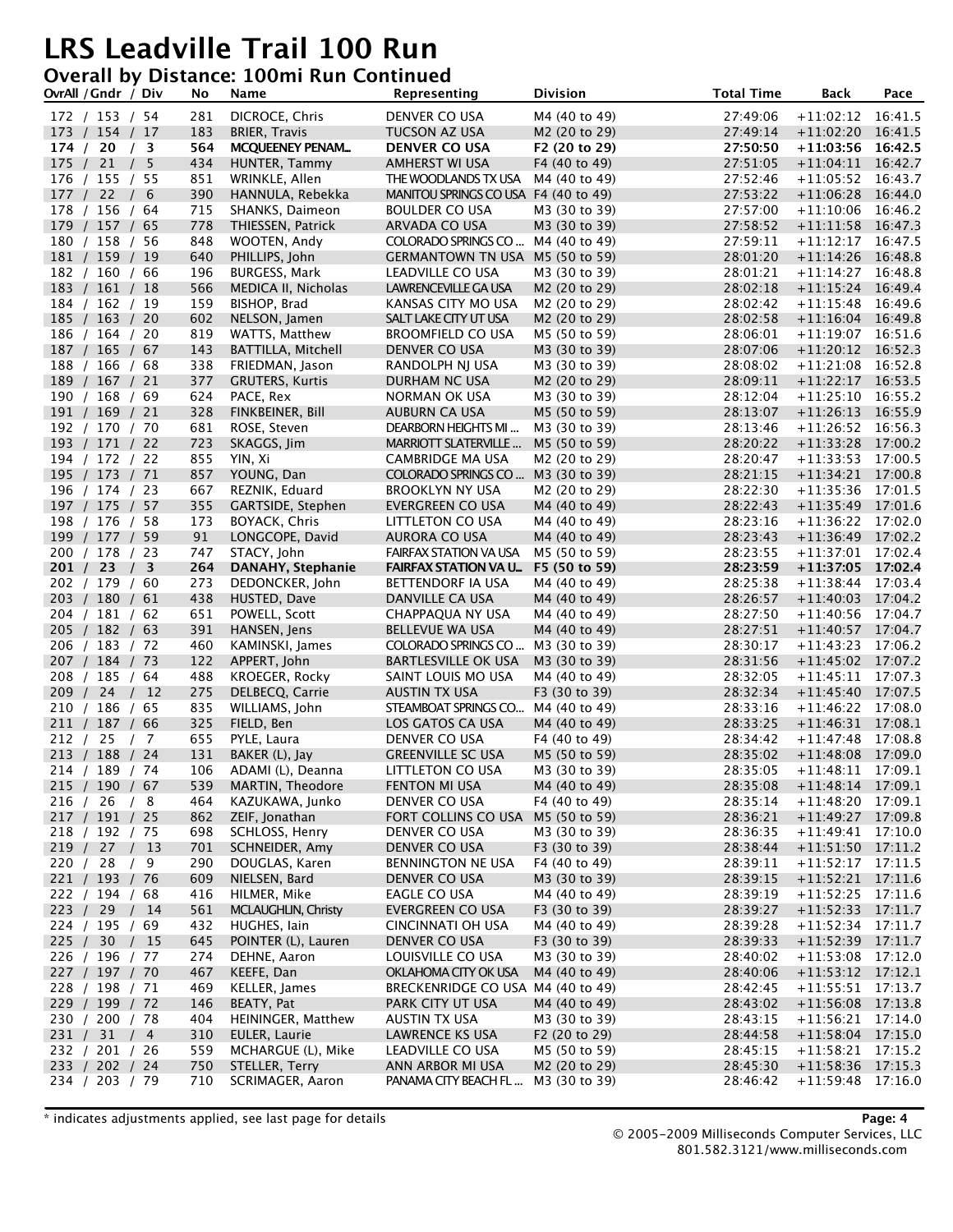#### **Overall by Distance: 100mi Run Continued**

|       | OvrAll / Gndr / Div              |                        | No         | Name                               | Representing                                      | <b>Division</b>           | <b>Total Time</b>    | <b>Back</b>                                | Pace    |
|-------|----------------------------------|------------------------|------------|------------------------------------|---------------------------------------------------|---------------------------|----------------------|--------------------------------------------|---------|
|       | 235 / 204 / 73                   |                        | 576        | MIX, Bryan                         | TUXEDO PARK NY USA                                | M4 (40 to 49)             | 28:47:11             | $+12:00:17$ 17:16.3                        |         |
|       | 236 / 205 / 74                   |                        | 845        | WOLFE, Dan                         | SPOKANE WA USA                                    | M4 (40 to 49)             | 28:47:58             | $+12:01:04$ 17:16.8                        |         |
|       | 237 / 206 / 25                   |                        | 537        | MARKS, Aaron                       | HOMEWOOD IL USA                                   | M <sub>2</sub> (20 to 29) | 28:48:31             | $+12:01:37$ 17:17.1                        |         |
|       | 238 / 207 / 75                   |                        | 690        | SANDERSON, Marc                    | PLEASANT GROVE UT USA                             | M4 (40 to 49)             | 28:48:48             | $+12:01:54$ 17:17.3                        |         |
|       | 239 / 208 / 76                   |                        | 730        | SMITH, Rodger                      | OREM UT USA                                       | M4 (40 to 49)             | 28:48:49             | $+12:01:55$ 17:17.3                        |         |
|       | 240 / 209 / 77                   |                        | 351        | GANGER, Rob                        | ENGLEWOOD CO USA                                  | M4 (40 to 49)             | 28:49:46             | $+12:02:52$ 17:17.9                        |         |
|       | 241 / 210 / 78                   |                        | 650        | POSNER, Kenneth                    | NEW YORK NY USA                                   | M4 (40 to 49)             | 28.49.49             | $+12:02:55$ 17:17.9                        |         |
|       | 242 / 211 / 26                   |                        | 758        | STUBBE, Cale                       | NEWPORT BEACH CA USA                              | M2 (20 to 29)             | 28:50:04             | $+12:03:10$ 17:18.0                        |         |
|       | 243 / 212 / 80                   |                        | 496        | LAMOND (L), Michael                | LEADVILLE CO USA                                  | M3 (30 to 39)             | 28:50:21             | $+12:03:27$ 17:18.2                        |         |
|       | 244 / 213 / 27                   |                        | 800        | VARELA, Mario                      | LEADVILLE CO USA                                  | M5 (50 to 59)             | 28:50:36             | $+12:03:42$ 17:18.4                        |         |
|       | 245 / 214 / 79                   |                        | 620        | ORRICO, Tony                       | BATAVIA IL USA                                    | M4 (40 to 49)             | 28:51:25             | $+12:04:31$ 17:18.9                        |         |
|       | 246 / 215 / 81                   |                        | 282        | DILL, Franz                        | LA HONDA CA USA                                   | M3 (30 to 39)             | 28:51:36             | $+12:04:42$                                | 17:19.0 |
|       | 246 / 215 / 28                   |                        | 802        | VAUGHAN, Eric                      | HALF MOON BAY CA USA                              | M5 (50 to 59)             | 28:51:36             | +12:04:42 17:19.0                          |         |
|       | 248 / 217 / 80                   |                        | 735        | SNIPES, David                      | MECHANICSVILLE VA USA                             | M4 (40 to 49)             | 28:53:50             | $+12:06:56$ 17:20.3                        |         |
|       | 249 / 32 / 10                    |                        | 791        | TORRES (L), Michelle               | WESTMINSTER CO USA                                | F4 (40 to 49)             | 28:54:44             | $+12:07:50$ 17:20.8                        |         |
|       | 250 / 218 / 29                   |                        | 606        | NEVITT, Dave                       | DARTMOUTH NS CAN                                  | M5 (50 to 59)             | 28:55:06             | $+12:08:12$ 17:21.1                        |         |
|       | 251 / 219 / 82                   |                        | 398        | HARTMAN (L), Andrew                | DENVER CO USA                                     | M3 (30 to 39)             | 28:55:33             | $+12:08:39$ 17:21.3                        |         |
|       | 252 / 220 / 83                   |                        | 492        | LABBE, Andrew                      | DENVER CO USA                                     | M3 (30 to 39)             | 28:56:33             | $+12:09:39$                                | 17:21.9 |
|       | 253 / 221 / 84                   |                        | 127        | ATKINSON, Phil                     | CASPER WY USA                                     | M3 (30 to 39)             | 28:57:21             | +12:10:27 17:22.4                          |         |
|       | 254 / 222 / 30                   |                        | 124        | ARBLE, Kenneth                     | <b>CANTON MI USA</b>                              | M5 (50 to 59)             | 28:59:43             | $+12:12:49$ 17:23.8                        |         |
|       | 255 / 223 / 81                   |                        | 309        | ERSKINE, Stuart                    | <b>CAMROSE AB CAN</b>                             | M4 (40 to 49)             | 29:01:31             | $+12:14:37$ 17:24.9                        |         |
|       | 256 / 224 / 85                   |                        | 569        | METSKY, Jeff                       | COLUMBIA FALLS MT USA                             | M3 (30 to 39)             | 29:02:20             | $+12:15:26$ 17:25.4                        |         |
|       | 257 / 225 / 1                    |                        | 121        | <b>ANTONIOU, Matthew</b>           | <b>LAKE ORION MI</b>                              | See Timers Men            | 29:02:23             | $+12:15:29$ 17:25.4                        |         |
|       | 258 / 226 / 86                   |                        | 307        | <b>ENGEL, Tim</b>                  | DENVER CO USA                                     | M3 (30 to 39)             | 29:02:27             | $+12:15:33$                                | 17:25.5 |
|       | 259 / 227 / 3                    |                        | 205        | <b>CALCATERA, Mark</b>             | DAYTON OH USA                                     | M6 (60 to 69)             | 29:02:42             | $+12:15:48$ 17:25.6                        |         |
|       | 260 / 33 / 11                    |                        | 97         | NAKAUCHI, Laurie                   | ARVADA CO USA                                     | F4 (40 to 49)             | 29:03:07             | $+12:16:13$ 17:25.9                        |         |
|       | 261 / 228 / 87                   |                        | 215        | CARPENTER, Jason                   | SAN DIEGO CA USA                                  | M3 (30 to 39)             | 29:03:39             | $+12:16:45$ 17:26.2                        |         |
|       | 262 / 229 / 31                   |                        | 702        | SCHNITZIUS, Thomas                 | DILLON CO USA                                     | M5 (50 to 59)             | 29:04:12             | $+12:17:18$ 17:26.5                        |         |
|       | 263 / 34                         | 12                     | 809        | WACHT, Lynda                       | LITTLETON CO USA                                  | F4 (40 to 49)             | 29:04:52             | $+12:17:58$ 17:26.9                        |         |
| 264 / | 35                               | 16<br>$\left  \right $ | 168        | BOOTH, Emily                       | WESTMINSTER CO USA                                | F3 (30 to 39)             | 29:06:23             | $+12:19:29$                                | 17:27.8 |
|       | 265 / 230 / 82                   |                        | 838        | WILLIAMS, Richard                  | MEMPHIS TN USA                                    | M4 (40 to 49)             | 29:06:32             | +12:19:38 17:27.9                          |         |
|       | 266 / 231 / 88                   |                        | 728        | SMITH, Geoff                       | AURORA CO USA                                     | M3 (30 to 39)             | 29:06:40             | $+12:19:46$ 17:28.0                        |         |
|       | 267 / 232 / 89                   |                        | 302        | EINSWEILER, Brian                  | COLORADO SPRINGS CO                               | M3 (30 to 39)             | 29:08:01             | $+12:21:07$ 17:28.8                        |         |
|       | 268 / 233 / 27                   |                        | 157        | BETCHER, Nathan                    | USAF ACADEMY CO USA                               | M2 (20 to 29)             | 29:08:19             | $+12:21:25$ 17:29.0                        |         |
|       | 269 / 234 / 83                   |                        | 815        | WALSWORTH (L), Stuart              | <b>BOULDER CO USA</b>                             | M4 (40 to 49)             | 29:08:58             | $+12:22:04$ 17:29.4                        |         |
| 270 / | 36                               | 13<br>$\prime$         | 797        | TUELL, Zsuzsanna                   | <b>BOOMFIELD CO USA</b>                           | F4 (40 to 49)             | 29:11:55             | $+12:25:01$ 17:31.2                        |         |
|       | 271 / 235 / 32                   |                        | 383        | HALL, Larry                        | CHICAGO IL USA                                    | M5 (50 to 59)             | 29:16:22             | $+12:29:28$ 17:33.8                        |         |
|       | 272 / 37 / 4                     |                        | 342        | FUESS, Kim Ann                     | SANTA CLARITA CA USA                              | F5 (50 to 59)             | 29:16:44             | $+12:29:50$ 17:34.0                        |         |
|       | 273 / 236 / 90                   |                        | 707        | SCOGGINS, Michael                  | TULSA OK USA                                      | M3 (30 to 39)             | 29:17:23             | $+12:30:29$ 17:34.4                        |         |
|       | 274 / 237 / 33                   |                        | 719        | SHEPPARD, Norman                   | NEW IPSWICH NH USA                                | M5 (50 to 59)             | 29:17:29             | $+12:30:35$ 17:34.5                        |         |
|       | 275 / 38                         | /14                    | 706        | SCHWARTZ, Michelle                 | FORT COLLINS CO USA                               | F4 (40 to 49)             | 29:17:37             | $+12:30:43$ 17:34.6                        |         |
| 276   | 39                               | 5<br>$\prime$          | 397        | HARRISON, Christine                | CARDIFF CA USA                                    | F5 (50 to 59)             | 29:18:07             | $+12:31:13$                                | 17:34.9 |
|       | 277 / 238 / 34                   |                        | 589        | MURAMATSU, Tatsuya                 | OKAYAMA-SHI JAP                                   | M5 (50 to 59)             | 29:18:52             | $+12:31:58$ 17:35.3                        |         |
|       | 278 / 40 / 5                     |                        | 485        | KOTTKE, Cassie                     | <b>BRILLION WI USA</b>                            | F <sub>2</sub> (20 to 29) | 29:20:13             | $+12:33:19$ 17:36.1                        |         |
|       | 279 / 239 / 28                   |                        | 204        | BYERS, Jonathan                    | LOUISVILLE CO USA                                 | M2 (20 to 29)             | 29:21:06             | $+12:34:12$ 17:36.7                        |         |
|       | 280 / 240 / 84                   |                        | 586        | MORENO, Francisco                  | <b>MCALLEN TX USA</b>                             | M4 (40 to 49)             | 29:21:21             | $+12:34:27$ 17:36.8                        |         |
|       | 281 / 241 / 85                   |                        | 774        | THEODORE, Phillip                  | BRENTWOOD TN USA                                  | M4 (40 to 49)             | 29:21:22             | $+12:34:28$ 17:36.8                        |         |
|       | 282 / 242 / 86                   |                        | 300        | EDER, Eric                         | ROYAL OAK MI USA                                  | M4 (40 to 49)             | 29:21:54             | $+12:35:00$ 17:37.1                        |         |
|       | 283 / 243 / 91<br>284 / 244 / 35 |                        | 665        | REIFF, Andrew                      | LEADVILLE CO USA<br><b>WEXFORD PA USA</b>         | M3 (30 to 39)             | 29:22:47             | $+12:35:53$ 17:37.7                        |         |
|       | 285 / 245 / 29                   |                        | 367<br>626 | GLEASON, Jeff<br>PARMAIN, Charles  |                                                   | M5 (50 to 59)             | 29:22:57<br>29:23:59 | $+12:36:03$ 17:37.8                        |         |
|       |                                  |                        | 272        | DECOU, Robert                      | TULSA OK USA<br>PORT ANGELES WA USA M3 (30 to 39) | M2 (20 to 29)             | 29:24:35             | $+12:37:05$ 17:38.4<br>$+12:37:41$ 17:38.8 |         |
|       | 286 / 246 / 92<br>287 / 247 / 87 |                        | 340        | FRITZ, Chuck                       |                                                   | M4 (40 to 49)             | 29:25:04             | $+12:38:10$ 17:39.0                        |         |
|       |                                  | /15                    | 541        |                                    | CLIVE IA USA                                      | F4 (40 to 49)             |                      | $+12:38:52$ 17:39.5                        |         |
|       | 288 / 41<br>289 / 248 / 4        |                        | 751        | MARTIN, Kim<br>STEVENSON (L), Jeff | LAKEVILLE MN USA<br>LEADVILLE CO USA              | M6 (60 to 69)             | 29:25:46<br>29:26:09 | $+12:39:15$ 17:39.7                        |         |
|       | 290 / 249 / 93                   |                        | 517        | LOUNSBERY, Anthony                 | SAINT CHARLES MO USA                              | M3 (30 to 39)             | 29:26:20             | $+12:39:26$ 17:39.8                        |         |
|       | 291 / 250 / 94                   |                        | 333        | FORSHEE (L), Maurice               | AUSTIN TX USA                                     | M3 (30 to 39)             | 29:26:31             | $+12:39:37$ 17:39.9                        |         |
|       | 292 / 251 / 36                   |                        | 808        | VILLANI, Robert                    | HICKSVILLE NY USA                                 | M5 (50 to 59)             | 29:30:45             | $+12:43:51$ 17:42.5                        |         |
|       | 293 / 252 / 37                   |                        | 631        | PECK, Henry                        | LUTHERVILLE MD USA                                | M5 (50 to 59)             | 29:31:29             | $+12:44:35$ 17:42.9                        |         |
|       | 294 / 253 / 30                   |                        | 132        | BAR, Daniel                        | COLORADO SPRINGS CO                               | M2 (20 to 29)             | 29:32:18             | $+12:45:24$ 17:43.4                        |         |
|       | 295 / 254 / 95                   |                        | 714        | SHAMASH, Micah                     | PARKER CO USA                                     | M3 (30 to 39)             | 29:33:13             | $+12:46:19$ 17:43.9                        |         |
|       | 296 / 255 / 96                   |                        | 813        | WALCH, Edward                      | ST. PETERS MO USA                                 | M3 (30 to 39)             | 29:33:26             | $+12:46:32$ 17:44.1                        |         |
|       | 297 / 256 / 88                   |                        | 224        | CHRISTIE JR, Peter G               | NEEDHAM MA USA                                    | M4 (40 to 49)             | 29:34:14             | $+12:47:20$ 17:44.5                        |         |
|       |                                  |                        |            |                                    |                                                   |                           |                      |                                            |         |

\* indicates adjustments applied, see last page for details **Page: 5**